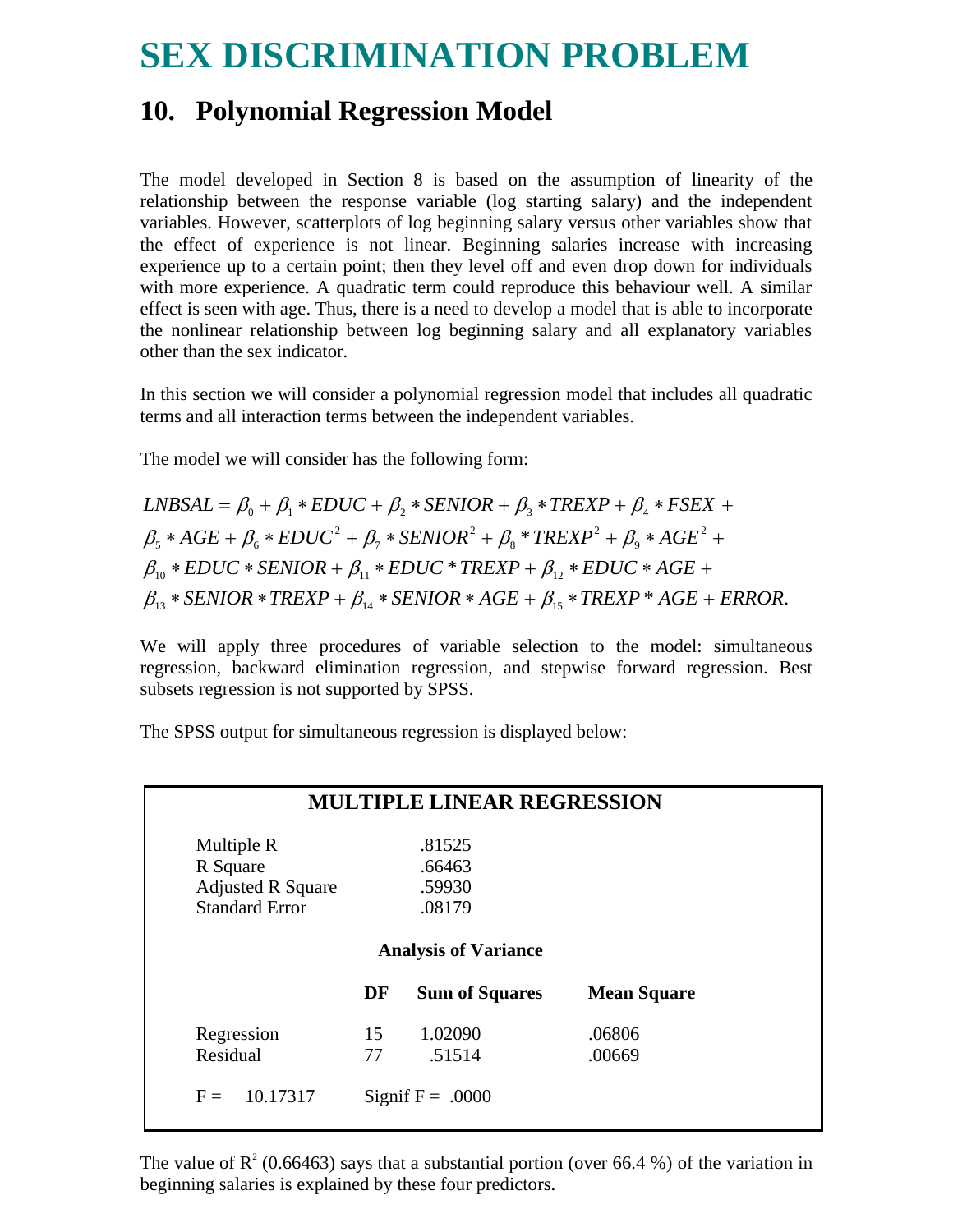We analyze the ANOVA table associated with the multiple linear regression. The sum of squares due to the regression model is reported as 1.0209, and the sum of squares due to error (residual sum of squares) is .51514. The residual mean square is an estimate of the variance  $\sigma^2$  and is equal to 0.00669.

The value of the F statistic is equal to  $10.17317$  with the corresponding p-value of 0 provides very strong evidence of the utility of the model (at least one predictor is useful).

Now we analyze the part of the output providing the estimates of the regression parameters.

| <b>Variable</b>     | B       | <b>SEB</b> | Beta VIF |               | T       | Sig T |
|---------------------|---------|------------|----------|---------------|---------|-------|
| <b>EDUC</b>         | .0561   | .0763      | .9905    | 417.7         | .734    | .4650 |
| <b>SENIOR</b>       | .0175   | .0172      | 1.390    | 429.8         | 1.01    | .3128 |
| <b>TREXP</b>        | $-14.6$ | 11.68      | $-2.11$  | 657.7         | $-1.3$  | .2153 |
| <b>FSEX</b>         | $-.107$ | .0213      | $-.395$  | $1.426 - 5.0$ |         | .0000 |
| AGE                 | .0004   | .0017      | $-.451$  | 797.8         | $-.24$  | .8094 |
| EDUC <sub>2</sub>   | .0003   | .0017      | .1483    | 122.9 .203    |         | .8398 |
| SENIOR <sub>2</sub> | .0001   | .0001      | $-1.31$  | $371.4 -1.0$  |         | .3028 |
| TREXP2              | 30.43   | 36.78      | .333     | 37.39         | .827    | .4108 |
| AGE <sub>2</sub>    | .0000   | .0000      | .594     | 247.3 .573    |         | .5686 |
| <b>EDUSEN</b>       | .0004   | .0004      | $-.724$  | 122.5         | $-0.99$ | .3249 |
| <b>EDUTREXP</b>     | $-.054$ | .4940      | $-.093$  | 165.8         | $-.11$  | .9131 |
| <b>EDUAGE</b>       | .0000   | .0000      | $-.529$  | 126.8         | $-.713$ | .4779 |
| <b>SENTREXP</b>     | .0596   | .0792      | .7747    | 243.0         | .753    | .4537 |
| <b>SENAGE</b>       | .0000   | .0000      | .0041    | 139.9         | .005    | .9959 |
| <b>TREXPAGE</b>     | .0116   | .0117      | .5083    | 60.04         | .994    | .3233 |
| (Constant)          | 7.94    | 1.122      |          |               | 7.07    | .0000 |

Large VIF values (much larger than the threshold value of 10.0) indicate a high degree of collinearity or multicollinearity among the independent variables. The collinearity affects parameter estimates and their standard errors, and consequently t ratios. Inflated standard errors mean smaller t ratios, wider confidence intervals for the regression coefficients and a diminished ability of tests to find significant results. The p-values in the last column cannot be trusted.

SPSS regression collinearity diagnostics output includes also the condition indices and the regression coefficient variance-decomposition matrix (not displayed here). Large condition indices (some of them over 700) confirm our conclusions about high degree of collinearity in the data.

The plot of residuals versus predicted values shows a random scatter without any unusually large residuals. The normal quantile plot resembles a straight line.

Although the model is useful (at least one predictor is useful), the estimated regression equation cannot be used to estimate the effects of the predictors on the response. In particular, we are not able to estimate the effect of gender on beginning salary

In search for a better regression model, we will use backward elimination regression to o remains it for the contact the limit and that contains it is model that contains all the predictors all the p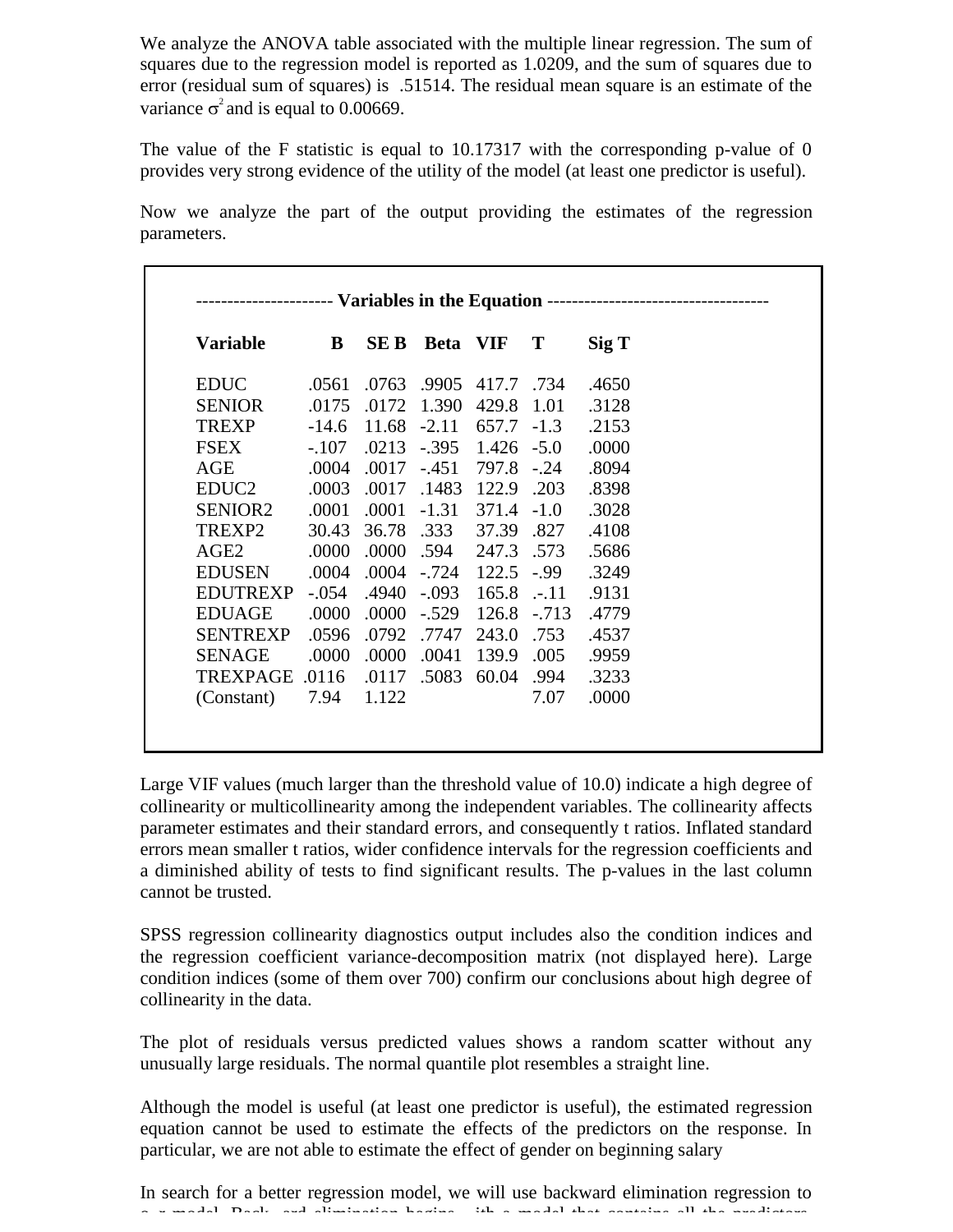Variables are then eliminated one by one on the basis of their ratios (p-values). The variable with the smallest t ratio is dropped first. The multiple regression model is then reestimated and again the variable with the smallest t ratio is dropped. The process is continued until some predetermined criterion is met (the p-value of .100 or larger).

The SPSS final output for the backward elimination procedure is displayed below:

| <b>MULTIPLE LINEAR REGRESSION</b>                  |                                 |                            |                    |  |  |  |  |  |
|----------------------------------------------------|---------------------------------|----------------------------|--------------------|--|--|--|--|--|
| Multiple R<br>R Square<br><b>Adjusted R Square</b> |                                 | .80117<br>.64188<br>.62130 |                    |  |  |  |  |  |
|                                                    | <b>Standard Error</b><br>.07952 |                            |                    |  |  |  |  |  |
| <b>Analysis of Variance</b>                        |                                 |                            |                    |  |  |  |  |  |
|                                                    | DF                              | <b>Sum of Squares</b>      | <b>Mean Square</b> |  |  |  |  |  |
| Regression                                         | 5                               | .98596                     | .19719             |  |  |  |  |  |
| Residual                                           | 87                              | .55009                     | .00632             |  |  |  |  |  |
| $F = 31.18718$                                     |                                 | Signif $F = .0000$         |                    |  |  |  |  |  |

The value of  $R^2$  (0.64188) says that a substantial portion (over 64.1 %) of the variation in beginning salaries is explained by the predictors.

The value of the F statistic is equal to 31.18718 with the corresponding p-value of 0 provides very strong evidence of the utility of the model (at least one predictor is useful).

Now we analyze the part of the output providing the estimates of the regression parameters. The above output shows that the regression model is based on the five predictor variables: EDUC, TREXP, FSEX, EDUSEN, and EDUAGE. The levels of significance to enter a variable into the model or remove a variable from the model are .05 and .10, respectively.

| Variable      | B       | SE B  | <b>Beta</b> VIF | $\mathbf{T}$                    | $\mathrm{Sig} \mathrm{T}$ |
|---------------|---------|-------|-----------------|---------------------------------|---------------------------|
| <b>EDUC</b>   | .0404   |       |                 | 0072 7130 3.889 5.635 0000      |                           |
| <b>TREXP</b>  | $-3.51$ |       |                 | .6243 -.508 1.986 -5.626 .0000  |                           |
| <b>FSEX</b>   | $-109$  |       |                 | 0000. 5.462. 6200 -.405. 1.333. |                           |
| <b>EDUSEN</b> | .0004   |       |                 | 0000. 001 -.482 3.454 -4.040.   |                           |
| <b>EDUAGE</b> | -0000-  |       |                 | .0000 - 180 2.476 - 1.783 0781  |                           |
| (Constant)    | 8.571   | .0560 |                 | 153.14.0000                     |                           |

The regression coefficient for EDUAGE is reported as zero, but in fact it is an extremely small positive number. It is significantly different from zero with the observed level of significance (p-value) of .0781. The regression coefficient associated with gender is -.109 with a corresponding t ratio of -5.462, indicating a real effect of gender on beginning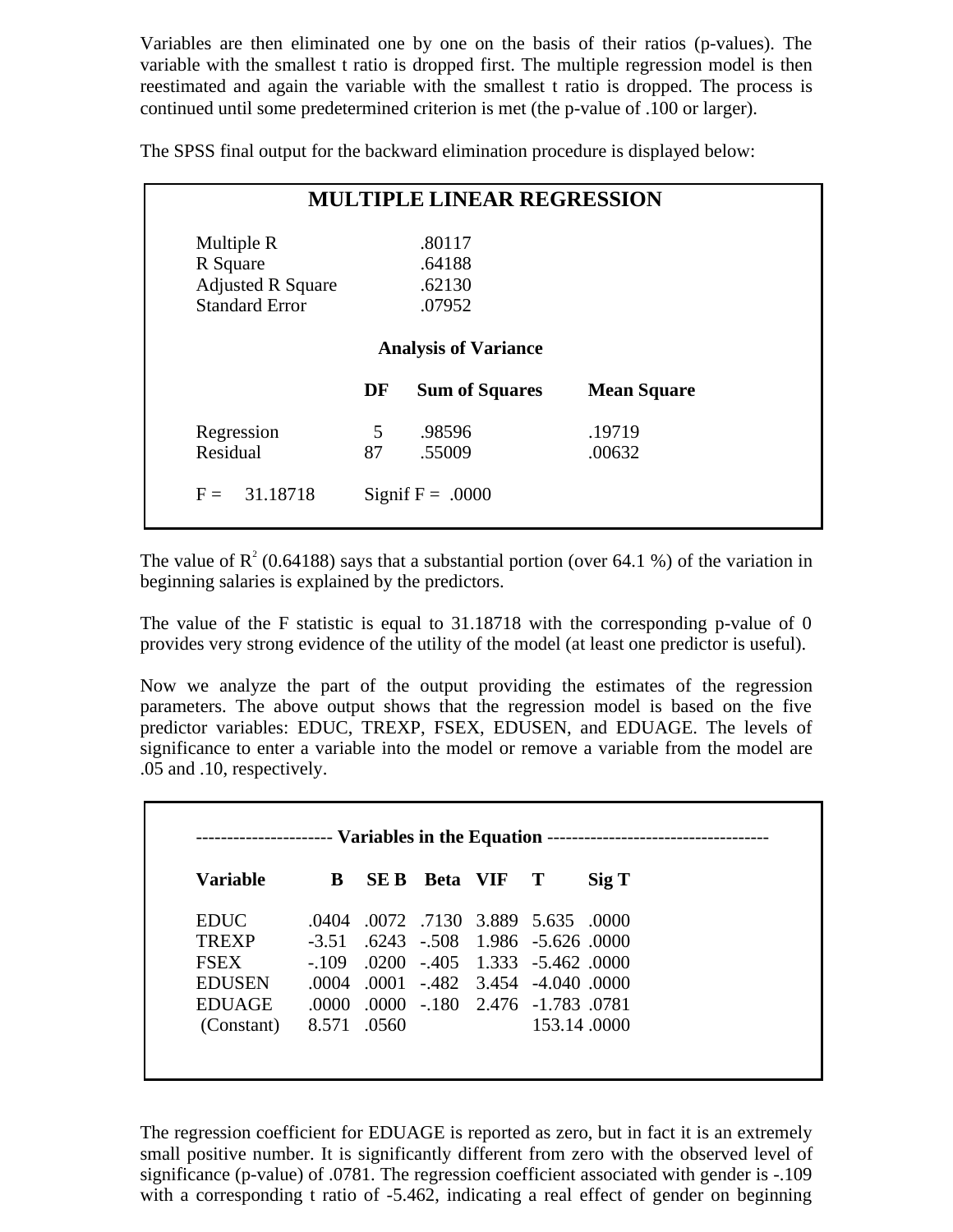salaries even after accounting for the effect of education, experience, and seniority (inflation).

Since the binary gender variable FSEX is 1 for females and 0 for males, the regression coefficient of -0.109 corresponds to reduced log of beginning salary for females of -.109, all other qualifications (as measured by education, experience, and seniority) being equal. In original salary terms, this corresponds to a factor of exp(-0.109)=.89673.

The estimated regression equation has the form:

 $-.00027 * EDUC * SENIOR - .00001 * EDUC * AGE.$  $LNBSAL = 8.5715 + .0404 * EDUC - 3.5126 * TREXP - .1094 * FSEX +$ 

The estimated regression equation was obtained for the log-transformed salaries. We remember that if the log-transformed responses have a symmetric distribution, then taking the antilogarithm of the slope of the estimated regression line for the logtransformed data, shows a multiplicative change in the median response as the explanatory variable increases by 1 unit. Thus according to the number obtained above, the median beginning salary for females is estimated to be only 89% of the median salary for males with comparable qualifications.

The values of VIF (much smaller than 10) indicate that collinearity is not a problem.

Now we will use the stepwise forward regression procedure to our general polynomial regression model. The stepwise forward regression procedure enters variables into the model one by one. The first variable entered at step 1 (gender, FSEX) is the one with the strongest simple correlation (.54319) with the dependent variable (LNBSAL). At step 2, each remaining variable is paired with FSEX and the test that the coefficient of the variable is 0 is tested using its t statistic. The new variable having the smallest p-value from these tests is paired with FSEX. Before this new variable can be added to the model, it must have a p-value smaller than .05 (default value). The procedure then is repeated with a new variable. Each time a new variable is added to the model, tests of the coefficients are made for those variables already in the model. If any of these tests indicate that the corresponding variables are no longer significant, then those variables are deleted from the model.

|                          |    | <b>MULTIPLE LINEAR REGRESSION</b> |                    |
|--------------------------|----|-----------------------------------|--------------------|
| Multiple R               |    | .78488                            |                    |
| R Square                 |    | .61604                            |                    |
| <b>Adjusted R Square</b> |    | .59858                            |                    |
| <b>Standard Error</b>    |    | .08187                            |                    |
|                          |    | <b>Analysis of Variance</b>       |                    |
|                          | DF | <b>Sum of Squares</b>             | <b>Mean Square</b> |
| Regression               | 4  | .94626                            | .23656             |
| Residual                 | 88 | .58979                            | .00670             |
| 35.29696<br>$F =$        |    | Signif $F = .0000$                |                    |

The final output of the stepwise regression for the sex discrimination data is displayed below: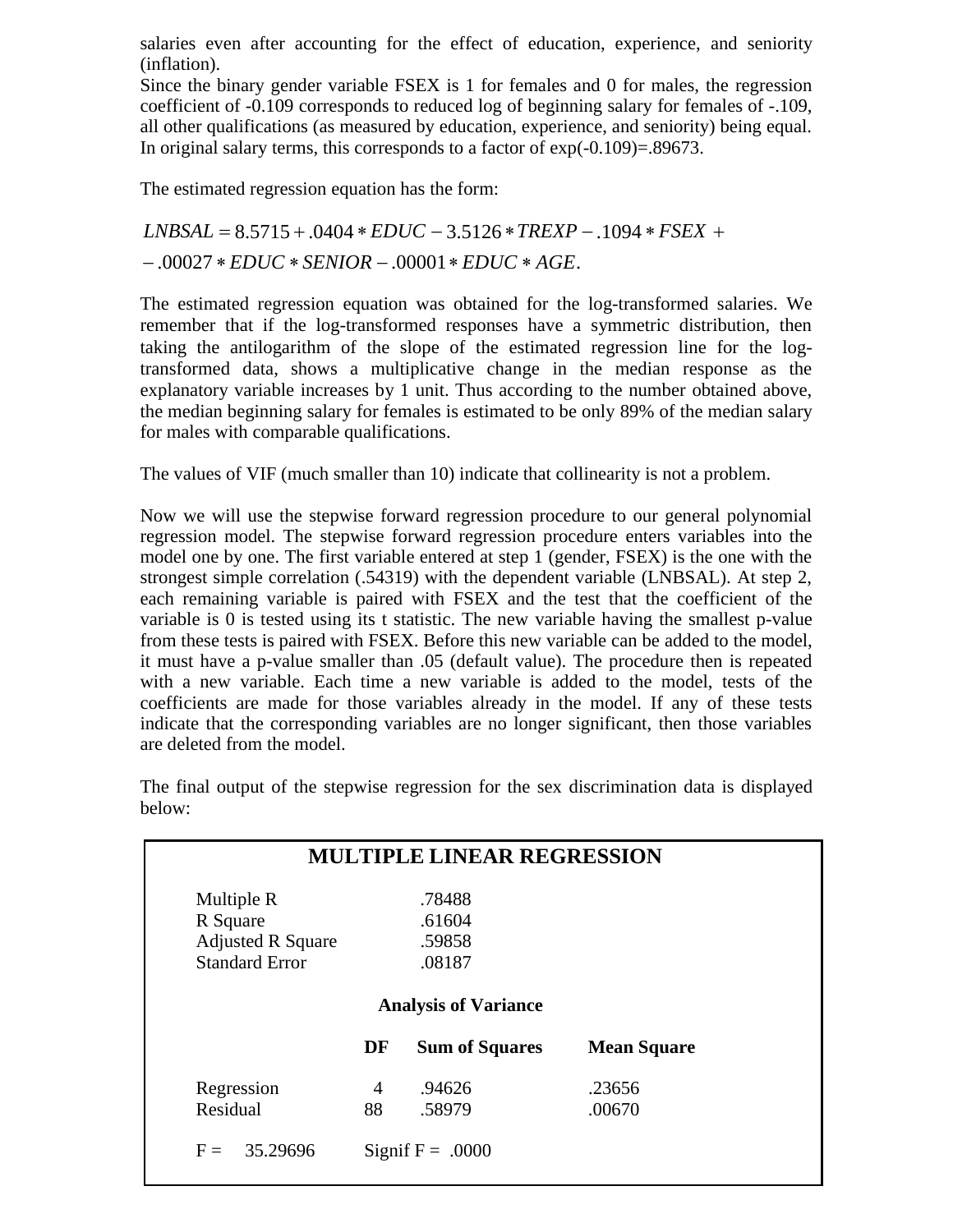The value of  $R^2$  (0.61604) says that a substantial portion (over 61.6 %) of the variation in beginning salaries is explained by the predictors.

The value of the F statistic is equal to 35.29696 with the corresponding p-value of 0 provides very strong evidence of the utility of the model (at least one predictor is useful).

Now we analyze the part of the output providing the estimates of the regression parameters. The above output shows that the regression model is based on the five predictor variables: FSEX, EDUAGE, SENTREXP, and SENAGE.

| Variable        | B.          | SE B | Beta VIF T |                                                     | $\mathrm{Sig} \mathrm{T}$ |
|-----------------|-------------|------|------------|-----------------------------------------------------|---------------------------|
| <b>FSEX</b>     |             |      |            | $-117$ $0187$ $-4329$ $1.091$ $-6.272$ $0000$       |                           |
| <b>EDUAGE</b>   |             |      |            | .00002.0001.3054 2.491 2.930.0043                   |                           |
| <b>SENTREXP</b> |             |      |            | $-.0417$ $.0066$ $-.5412$ $1.674$ $-.6.333$ $.0000$ |                           |
| <b>SENAGE</b>   |             |      |            | .0000 .0001 .4605 2.298 .4.599 .0000                |                           |
| (Constant)      | 8.805 .0452 |      |            | 194.77.0000                                         |                           |

The regression coefficient for SENAGE is reported as zero, but in fact it is an extremely small positive number. It is significantly different from zero with the observed level of significance (p-value) of .0000. The regression coefficient associated with gender is -.117 with a corresponding t ratio of -6.272, indicating a real effect of gender on beginning salaries even after accounting for the effect of education, experience, and seniority (inflation).

The regression coefficient of -0.117 corresponds to reduced log of beginning salary for females of -.109, all other qualifications (as measured by education, experience, and seniority) being equal. In original salary terms, this corresponds to a factor of exp(-  $0.117 = 8896.$ 

The estimated regression equation has the form:

## $-.000005 *$ *SENIOR*  $*$ *AGE*.  $LNBSAL = 8.805 + .00002 * EDUC * AGE - .0417 * SENIOR * TREXP - .1171 * FSEX +$

The estimated regression equation was obtained for the log-transformed salaries. We remember that if the log-transformed responses have a symmetric distribution, then taking the antilogarithm of the slope of the estimated regression line for the logtransformed data, shows a multiplicative change in the median response as the explanatory variable increases by 1 unit. Thus according to the number obtained above, the median beginning salary for females is estimated to be only 89% of the median salary for males with comparable qualifications.

The values of VIF (much smaller than 10) indicate that collinearity is not a problem. Moreover, the plot of residuals versus predicted values and the normal quantile plot do not indicate any problem with the regression assumptions.